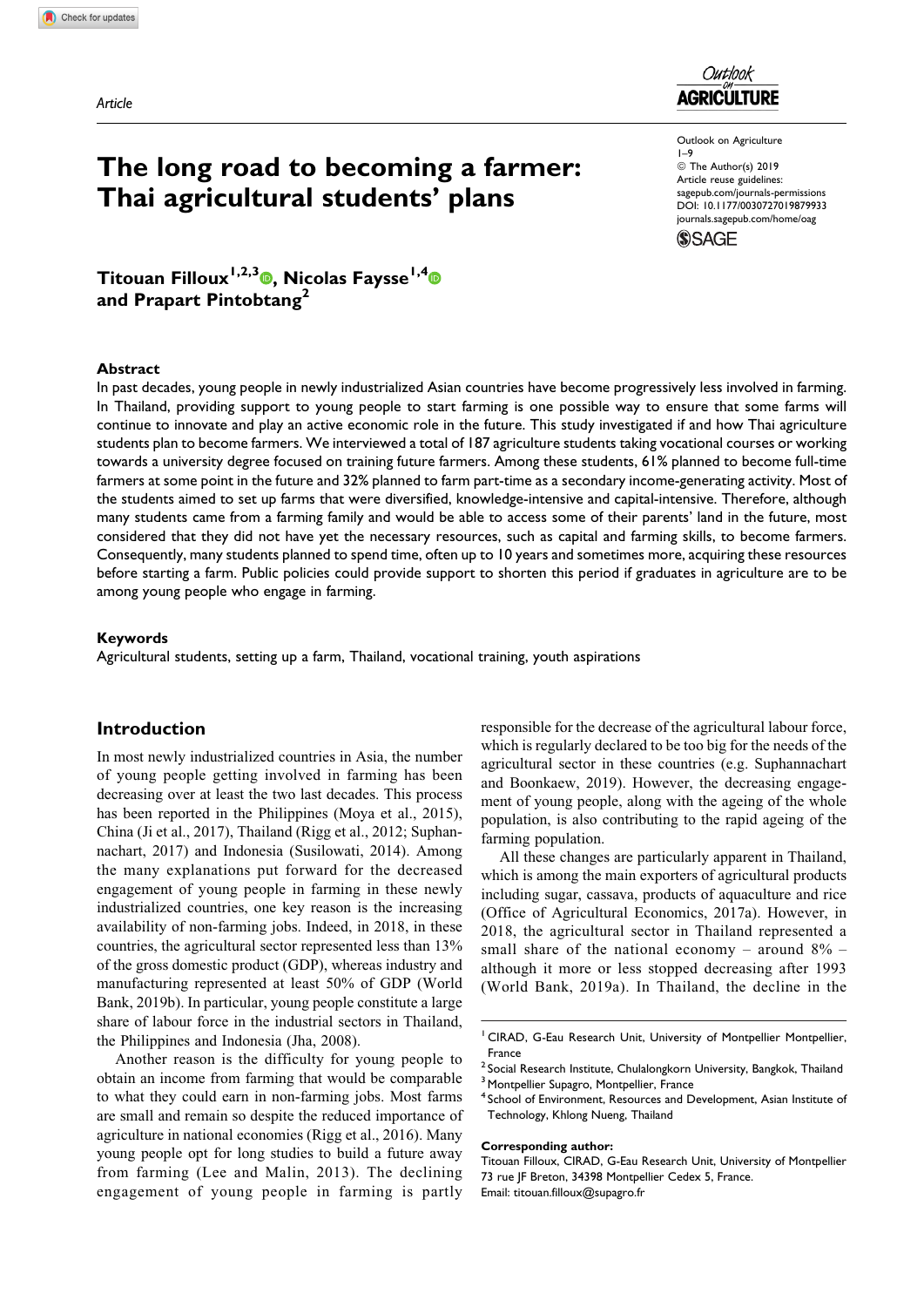number of young people becoming involved in farming is particularly striking among those who work on their own farm or who collaborate on family farms. According to agricultural censuses, farm owners aged less than 45 decreased from 2.6 million to 1.4 million in the decade 2003–2013.

The two reasons mentioned above for the decline in young people's wish to start farming are especially relevant in Thailand. In particular, the profitability of the many small-scale rice farms has dropped considerably in recent years. Many young people from farming families in Thailand thus opt for non-farming jobs as their main source of income, leaving their elders to take care of the farms (Rigg et al., 2014, 2019). These older farmers tend to be less willing or less capable of improving their farming system, particularly when it comes to increasing farm profitability (Kaewanan, 2016). They increasingly produce for home consumption. A 'dormant' agricultural sector, in which most farmers would be elderly, is one option for the future of the agricultural sector in Thailand. The Thai government did not choose this option as, in several strategic documents published in recent years, it has repeatedly claimed its willingness to support young people who want to start their own farm (e.g. Office of Agricultural Economics, 2017b). However, to date, programmes to organize such support have been very limited (Faysse et al., 2019).

Helping young people become farmers first requires identifying young people who may be interested. Agriculture graduates could a priori be in this population group. However, several studies in emerging Asian countries showed that, when students following general curricula at higher agricultural education institutions plan to work in the agricultural sector later on, they intend to get a job as an expert in the public sector, or in a private company, but generally do not intend to become farmers (de Rooij et al., 2016; Masood, 2012; Niranjan et al., 2018). It may thus be more efficient to try and identify young people interested in becoming farmers among graduates from educational institutions where becoming a farmer is one of the possible careers for which students are trained.

Studies of agriculture students in Asia mostly investigated the intentions of these students in terms of future professional activities along two dimensions. The first dimension is their intention to get involved in the agricultural sector (Bednaříková et al., 2016). The second dimension is the type of work that agriculture students aim to do in the agricultural sector. Pouratashi (2015) showed that education played a major role in supporting agriculture students' intentions to become entrepreneurs in the agricultural sector, especially thanks to improving the students' perception of their own capacities. In newly industrialized countries in Asia, very few studies have analysed the career aspirations of agricultural students with respect to becoming farmers. Dhakre (2016) surveyed agriculture students in India, who were willing to become farmers but who felt they still needed more training to be able to do so. Several studies assessed the willingness of young people to become farmers and identified some of the factors that influence this willingness (for instance, Bezu and Holden, 2014; Yeboah et al.,

2017). However, these studies focused on young people' views based on the resources available to them at the time of the study and did not assess how these young people possibly planned to obtain the resources they would need to start farming on a farm they would be ready to farm.

The present study investigated if and how Thai agriculture students plan to become farmers (or not) in the future. In doing so, it aimed to provide evidence for linkages between students' willingness to farm and the farms they would like to have, their assessment of the difficulties they would face when starting such a farm and the timeline they envisaged to obtain the resources they would need to overcome these difficulties. The study was mainly based on a survey of agriculture students enrolled in the two types of academic institutions where farming is one of the possible careers for which students are trained: vocational schools and universities proposing bachelor's degrees officially focused on training future farmers.

## Methodology

### Agricultural educational institutions in Thailand

In 2018, 24 higher educational institutions and 47 vocational educational institutions offered curricula related to agriculture in Thailand. First, higher education institutions with curricula in agriculture are mainly universities and institutes of technology. In the 2010s, three universities introduced bachelor's degrees officially aimed at training future farmers. Approximately, 50 students sign up for each of these bachelor's degrees each year. Second, schools of agriculture and technology offer vocational training. Vocational education in agriculture was originally established to meet the need for agriculture workers during the green revolution. It later evolved to prepare students for a broader range of employment opportunities (Traimongkolkul and Tanpichai, 2005). Schools of agriculture and technology do not have a formal list of careers for which they train students, but preliminary interviews in some of the schools showed that they train not only future farm employees but also future farmers. For instance, the curricula concerned with agriculture include student management of a small-farming project, including production, marketing and accounting.

Most of these schools offer two qualifications: (1) a vocational education certificate (Bor Wor Chor in Thai), obtained after 3 years (grades 10–12, i.e. when students are 15–17 years old) and (2) a technical diploma (Bor Wor Sor in Thai), obtained after 2 years (grades 13 and 14, i.e. when students are 18 or 19). According to Pimpa and Suwannapirom (2008), vocational education suffers from a 'second-class' reputation compared to higher education. Moreover, relatively few students in vocational education choose agriculture as a major. In 2016, only 3598 vocational students graduated in agriculture and aquaculture (1533 with a Bor Wor Chor certificate and 2065 with a Bor Wor Sor diploma), compared for instance with 63,600 in industry (unpublished data from the Vocational Education Commission, 2018).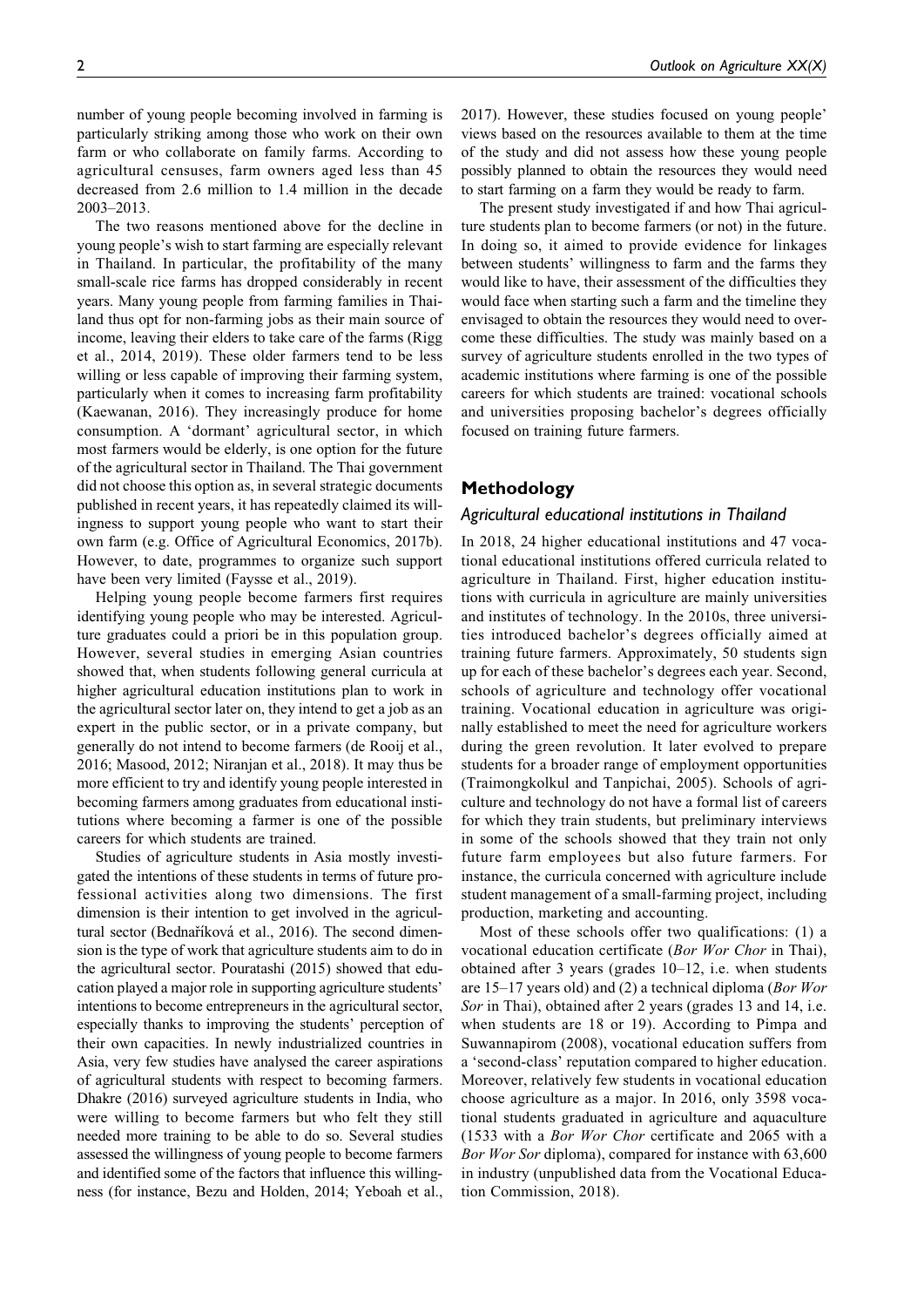

Figure 1. Conceptual framework.

### Conceptual framework

The study focused on three main topics. First, we analysed students' willingness to farm and the farm they would like to own. Hereafter, the term 'farming' means being the owner of the farm capital and being involved in making decisions concerning the farm, either independently or as part of a group, in particular the family. Young people's aspirations are often understood either as the plans they have given the resources available to them or their 'hopes or dreams' (Leavy and Smith, 2010; Ruiz Salvago et al., 2019). The present study focused on the farms that the students would like to acquire. Students may not be able to acquire the kind of farm they would like to have in the short term. However, these farms are not necessarily unrealistic: students described the farms they would actually setup, if they managed to get the resources they needed as planned. Second, we analysed students' assessment of the difficulties they thought they would face starting the farm they would like to have. Third, we analysed their planned timeline to engage in farming (if they planned to do so) and whether they planned to farm part- or full-time.

Studies investigating the aspirations of young rural people found evidence for two types of factors influencing these aspirations. The first type includes the family structure and assets, and the family and social networks in which young people are embedded (Flynn and Sumberg, 2017). Young people from families who only earn a low income from farming may not perceive farming as a 'realistically desirable occupational choice' (Leavy and Hossain, 2014). A second type of factors includes the perception of these young people about themselves and their visions of possible future activities, in our case, farming (Mwaura, 2017; Sumberg et al., 2017). In the present study, one factor from each type was considered as possibly influencing students' willingness to farm and their plans: whether the parents of students were involved in farming (and in that case the characteristics and profitability of parents' farms) and the vision that students had of being a farmer. Figure 1 shows the links between the different elements of the conceptual framework.

## Data collection

First, we visited five schools of agriculture and technology (randomly chosen among those located in the Northeast and East Regions of Thailand) as well as two of the three universities offering bachelor's degrees officially aimed at training future farmers. We met staff members of each school and university and then selected the educational institutions that had a sufficient number of agriculture students to conduct a survey. The institutions selected were three schools of agriculture and technology located in Chachoengsao, Sa Kaeo and Roi Et Provinces, and the Faculty of Natural Resources and Agro-Industry of Kasetsart University located in Sakhon Nakhon Province. The latter offered a bachelor's degree in agricultural resources and production management.

A survey was conducted of 187 students studying in the four educational institutions. Bor Wor Sor students are older than Bor Wor Chor students and may have thus more definite plans about what they would like to do after obtaining a vocational diploma. For this reason, we focused on Bor Wor Sor students and interviewed 137 of them in the three above-mentioned schools of agriculture and technology. This represented 88% of Bor Wor Sor students in the three schools and 6.6% of all the students who graduated from Bor Wor Sor schools in Thailand in 2016. We also interviewed 50 students in the third or fourth year of the bachelor's degree in agricultural resources and production management at Kasetsart University. Students were selected at random in each academic institution. The students interviewed were aged between 18 years and 22 years and 45% of them were female.

The interviews of the students were structured in four phases, which addressed the different elements of the conceptual framework. We first asked students whether their parents were farmers and, if yes, to list the main characteristics of their parents' farm. Second, we asked them for their opinions concerning key socio-economic constraints to becoming a farmer and drawbacks to being a farmer. These constraints and drawbacks were taken from Ruiz Salvago et al. (2019) who analysed the vision that young rural people had of farming in Thailand. The constraints and drawbacks were high-risk activity, high needs for investment capital, low profitability, limited opportunities to increase farm incomes in the future, difficulty in accessing land, low social status and hard work. The interviewees were asked to say whether they considered each of the seven topics to be a major impediment to farming, in the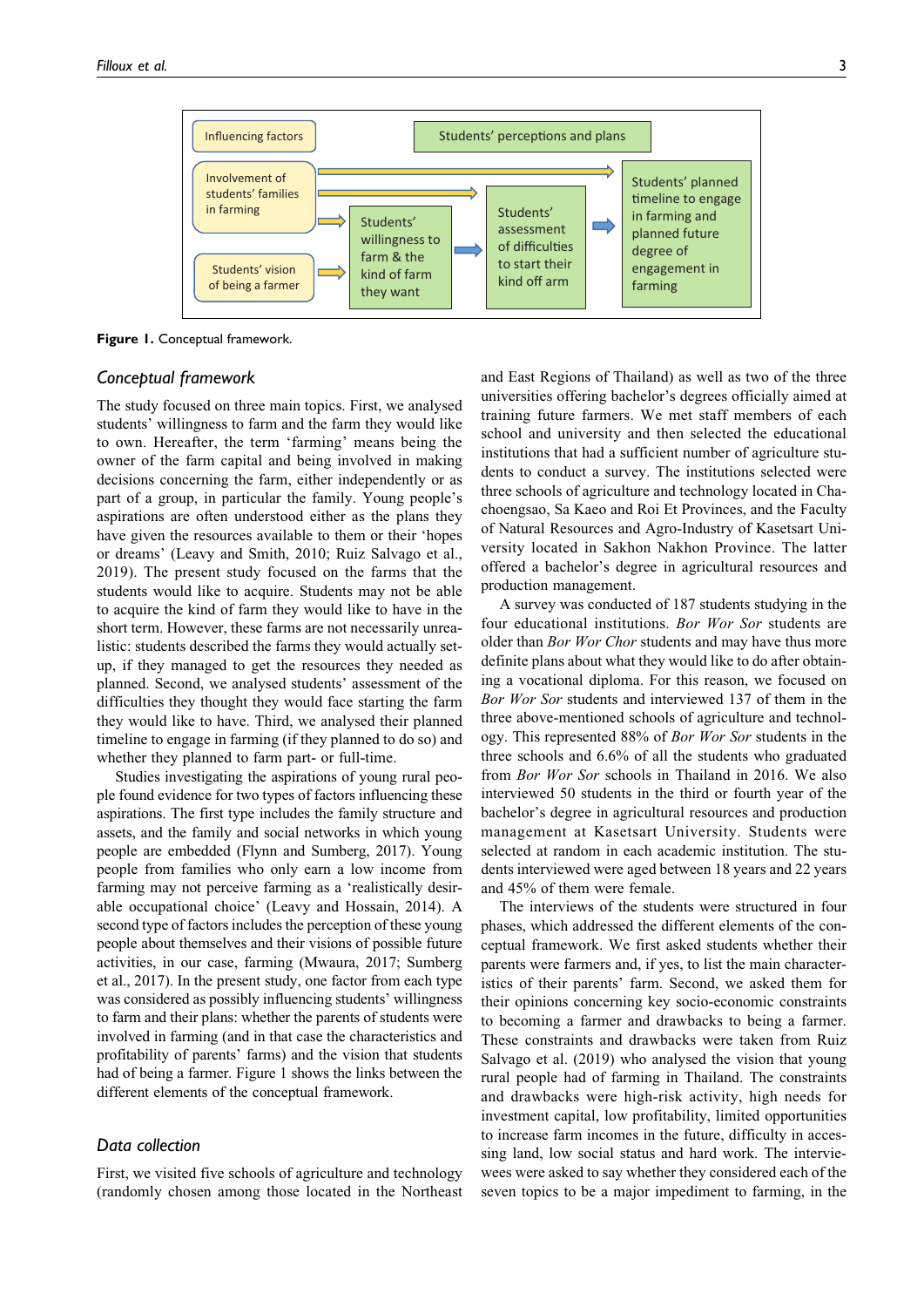

Figure 2. Students' views of the constraints to becoming a farmer and the drawbacks of being a farmer.

sense that due to this constraint, starting farming would be difficult, not desirable or not possible, at least immediately after graduation. Third, the interviewees were asked about whether they planned to farm in the future. We asked those aiming to become farmers to describe the farm they wanted and what difficulties they thought they would face. Fourth, we asked those aiming to farm how they saw their future timeline in terms of when they planned to engage in farming (immediately after graduation, in the following 10 years, or later on) and whether, at each stage, they aimed to farm either full-time or as a secondary incomegenerating activity. The interviews lasted between 45 min and 60 min.

Four workshops were also organized in Roi Et and Chachoengsao vocational schools to discuss and validate the preliminary analyses. Two workshops were organized with 21 teachers and two other workshops with 49 Bor Wor Sor students (among whom 20 were female). The workshops lasted one hour and half on average.<sup>1</sup> All the interviews and the workshops took place between September 2018 and January 2019.

## **Results**

# Family involvement in farming and students' vision of being a farmer

In 85% of the students' households, at least one person farmed on a family farm (in 33% of cases, two parents only farmed, in 39% of the cases, they had a complementary source of income and in 13% of the cases, farming was a secondary activity). The average size of parents' farm was 4.0 ha, out of which 3.2 ha belonged to them. This is slightly larger than the average farm in Thailand (3.1 ha according to the 2013 agricultural census). The most frequently grown crops were rice (on an average of 2.0 ha per farm), cassava (0.4 ha per farm), sugarcane (0.4 ha per farm) and fruit trees (0.4 ha per farm). Among the farming families, 17% bred fish and shrimp. Despite the diversity of agricultural products, the parents' farming systems generally focused on producing only one or two crops. The profitability of crop farming or livestock breeding was highly variable: rice farming generally provided the lowest income per hectare while fish and shrimp breeding provided the highest income.

Figure 2 shows how many students considered each of the seven pre-identified constraints and drawbacks to be a farmer as a major impediment to farming. Students mainly put forward economic issues, such as the need for considerable starting capital, the low profitability and the risks involved in farming. Differences according to students' level of education were larger than gender differences. Vocational students generally did not consider the working conditions or the social status to be impediments to becoming a farmer. University students gave more importance to the constraints and drawbacks of becoming a farmer than vocational students. This was particularly the case concerning the social status of farmers. University students wanted to have a 'modern' farm, which, in their view, should clearly differ from those in a farming society they considered as traditional and with which they did not want to be associated.

# Willingness to farm and the kind of farms the students would like to have

All the students interviewed had already considered a possible future as a farmer. Only 6% of the students did not aim to become farmers any time in the future. The others (94% of the sample) aimed to do so at some stage, either parttime or full-time. Students aimed to have medium-scale farms applying knowledge-intensive farming practices and growing diversified crops. None of them aimed to have large-scale farms focused on one crop only. If they were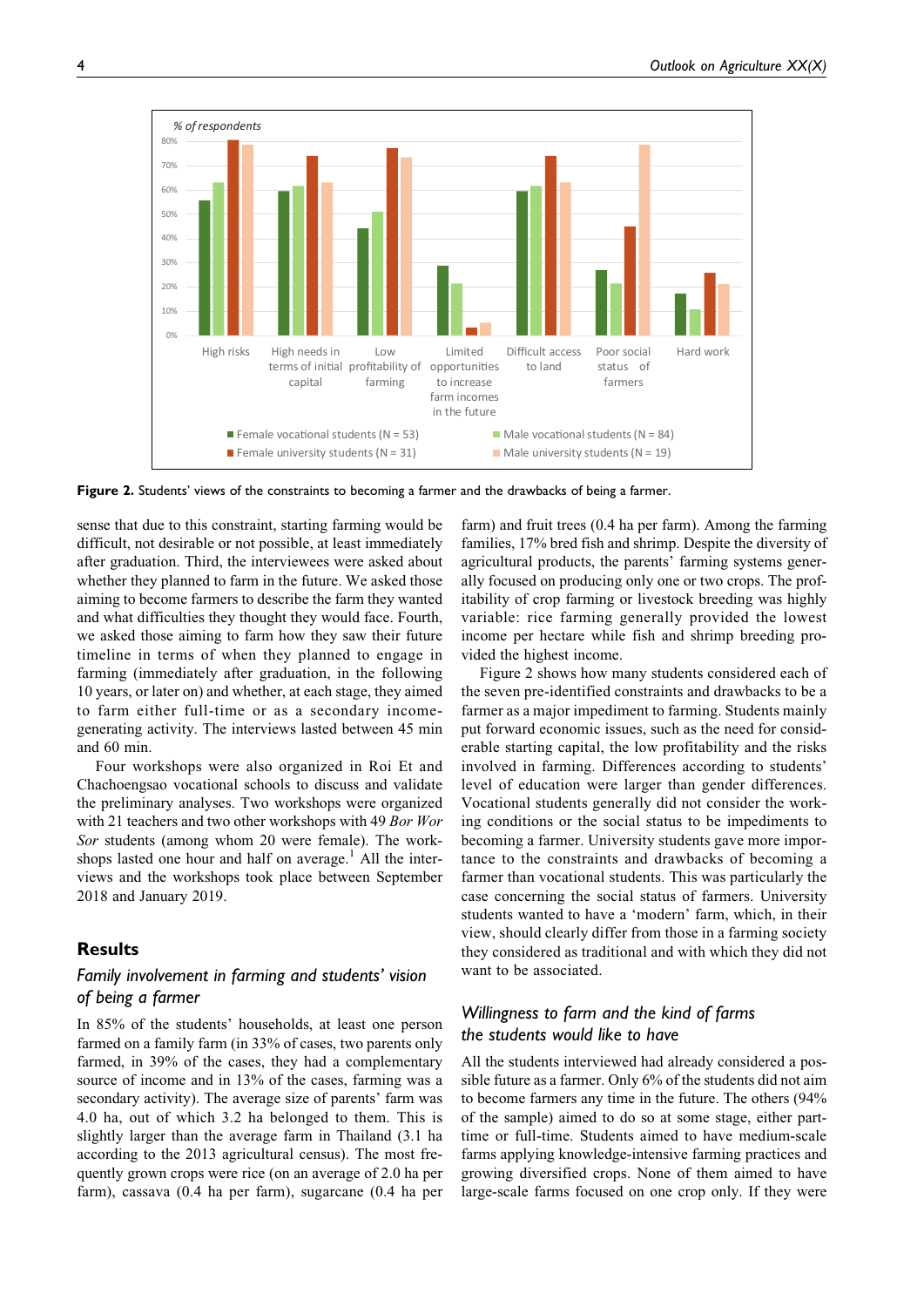

Figure 3. Difficulties students thought they would face in becoming a farmer.

able to solve the issues related to land access, students whose parents were farmers would prefer a farm of 3.2 ha on average (i.e. less than the average size of the farm their parents farmed). However, they described much more intensive farming systems. Their kind of farm they would like involves both plant and animal production (91% of students). The students mentioned a variety of products, including fruit (75%), vegetables  $(56\%)$ , fish  $(52\%)$  and chickens  $(49\%)$ . In most cases, the farm they would like to have would differ from their parents' farms in two main ways: only 20% of the students wanted to produce two or more of the same crops or animals on their farms as their parents. For instance, only 3 of the 22 students, whose parents only grew rice, planned to only produce rice. What is more, 12% of them aimed to do organic farming, although none of their parents did so.

Most students we interviewed underlined a goal of developing integrated farming, that is, the joint production of crops and animals and the reuse of the residues of one agricultural production as nutrients for another one. This type of farming is being promoted by agricultural education institutions, linked with the self-sufficiency economy concept, which is a cornerstone of policies of the Ministry of Agriculture and Cooperatives for smallscale farms in Thailand (Schaffar, 2018). This type of farming was a clear departure from their parents' farm, which generally focused on a limited number of crops or animals. Students also said that the farms they wanted would involve limited production risks, for instance thanks to the installation of irrigation or the use of vaccines. To conclude, the farms described by students were not overly unrealistic but required considerable starting capital, technology and skills.

### Difficulties involved in becoming a farmer

Students interested in becoming a part-time or full-time farmer in the future easily expressed their plans and the possible obstacles to becoming a farmer. Figure 3 shows the difficulties envisaged by the 173 students who planned to become farmers at some stage in the future. It gives the percentage of students who considered that, to get the farm they want, they would have difficulty obtaining the necessary capital, knowledge, land and access to markets. Lack of capital was the most frequently mentioned difficulty. The staff at the educational institutions mentioned that many parents would not be able to provide the starting capital needed to become a farmer. The students mentioned problems in accessing markets as they foresaw strong competition between farmers to sell products and difficulties in accessing market channels that they believed would give them fair prices.

Concerning access to knowledge, students mentioned that they would lack marketing skills (this was mentioned by 27% of the students who planned to become a farmer in the future), farming skills (18%) and accounting skills (16%). These students believed that they did not receive sufficient training in these topics during their academic training. Students who aimed to have a knowledgeintensive farming system also explained why some of them underlined the need to acquire knowledge outside the family sphere. Students chose their on-the-job training according to their future plans. Students who planned to become full-time farmers had already chosen a strategy to improve their farming skills. They spent longer as a trainee in farms (on average, 90 days) during their studies than students who planned to farm part-time (on average, 48 days) and than those who did not plan to farm at all (on average, 39 days). Students in the two latter groups preferred to spend part or all of their internships in companies or in public organizations.

Not surprisingly, the students' assessment of the difficulty accessing land was related to the characteristics of their parents' farms, if they had one. Among the 26 students who came from non-farming households, 22 planned to become farmers but expected to have difficulty accessing land. Twenty-two percent of the interviewees said that their family did not have sufficient land for them to work with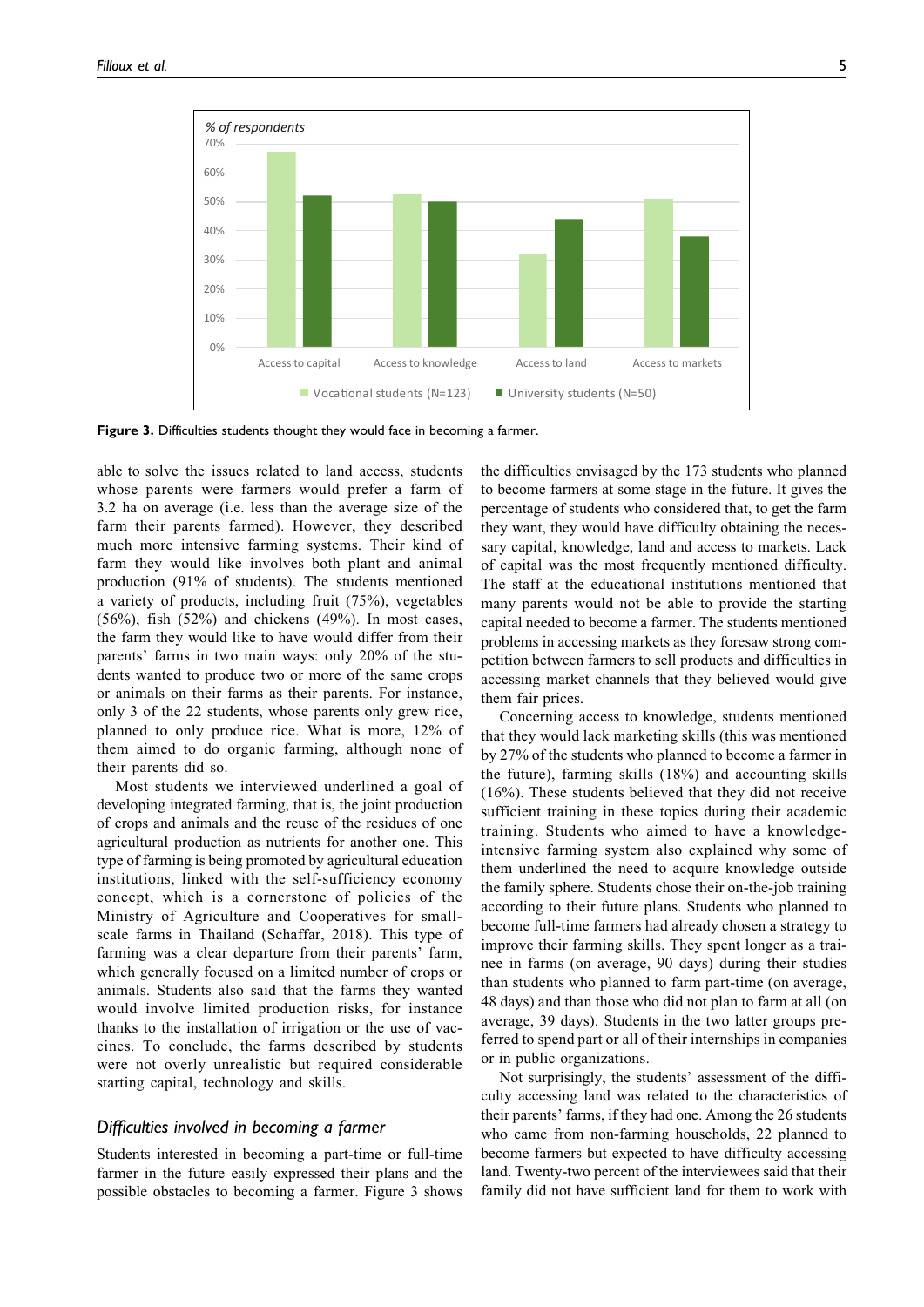

Figure 4. Students' plans to become farmers.

their parents or to start farming on their own on part of the family land, and 14% of the interviewees said that the family land had problems such as low soil fertility. For those who mentioned accessing land as a difficulty, it had generally an impact on their plans to start farming. Among the 66 students who thought they did not have access to sufficient land, 54 planned to settle on a farm  $> 10$  years after having graduated.

Approximately, two-thirds of interviewed students did not see access to land as an obstacle to starting farming on their own. However, the average age of the parents of the students from farming families was 47, so they would probably continue to work on the farm for at least another 10–15 years. Consequently, the interviewees could not plan to take over their parents' whole farm in the short term. Many students also saw the shift from working with their parents to farming on their own as a progressive process. For instance, one student explained that 'I will work on my parents' farm, but I will grow my own crops. Then I will be able to support my parents on their farm but I will also grow crops in my own way on my own land'.

A smaller proportion of university students considered that they would have problems accessing capital compared to vocational students, because they thought they could easily get better-paid jobs after graduating. They also worried less about accessing markets, because they were more confident in their capacities to build social networks. The differences between students' assessment of the future difficulties involved in starting farming in terms of gender were limited and not significant (data not shown). Overall, 70% of the students who aimed to become a farmer sometime in the future thought they would face at least two of the four difficulties in Figure 3 and 42% thought they would face at least three of these difficulties.

# Planned timeline and degree of engagement in farming

Because of above-mentioned difficulties, few students expected to become a farmer immediately after graduating (Figure 4). A total of 39% of the vocational students planned to get a bachelor's degree in agriculture after getting their technical diploma. They aimed to do so to acquire more agricultural knowledge and to have more job opportunities. According to the teaching staff, the students' parents usually encouraged their children to continue until they got a bachelor's degree. Among university students, 76% planned to work as employees in the agricultural sector immediately after graduating and to become a farmer later. Here again, there was no significant difference in the students' plans according to gender (data not shown).

A total of 32% of the students we interviewed planned to become a farmer as a secondary occupation in the long term. For students from farming families, the profitability of the family farm was a key factor in their intention to become a part-time or full-time farmer in the future. Students who aimed to become a part-time farmer came from families who earned on average 54,000 baht per household per year<sup>2</sup> from farming (based on average net crop incomes provided by the National Statistical Office). This is half the farm income earned by the families of students who planned to become full-time farmers (on average: 111,000 baht per household per year). Compared with the situation immediately after graduation, the number of students who planned to become a farmer within 10 years after graduation or >10 years after graduation progressively increased (Figure 4). For the interviewees, this period corresponded to the time needed to obtain the resources they would need to deal with the different difficulties involved in starting farming.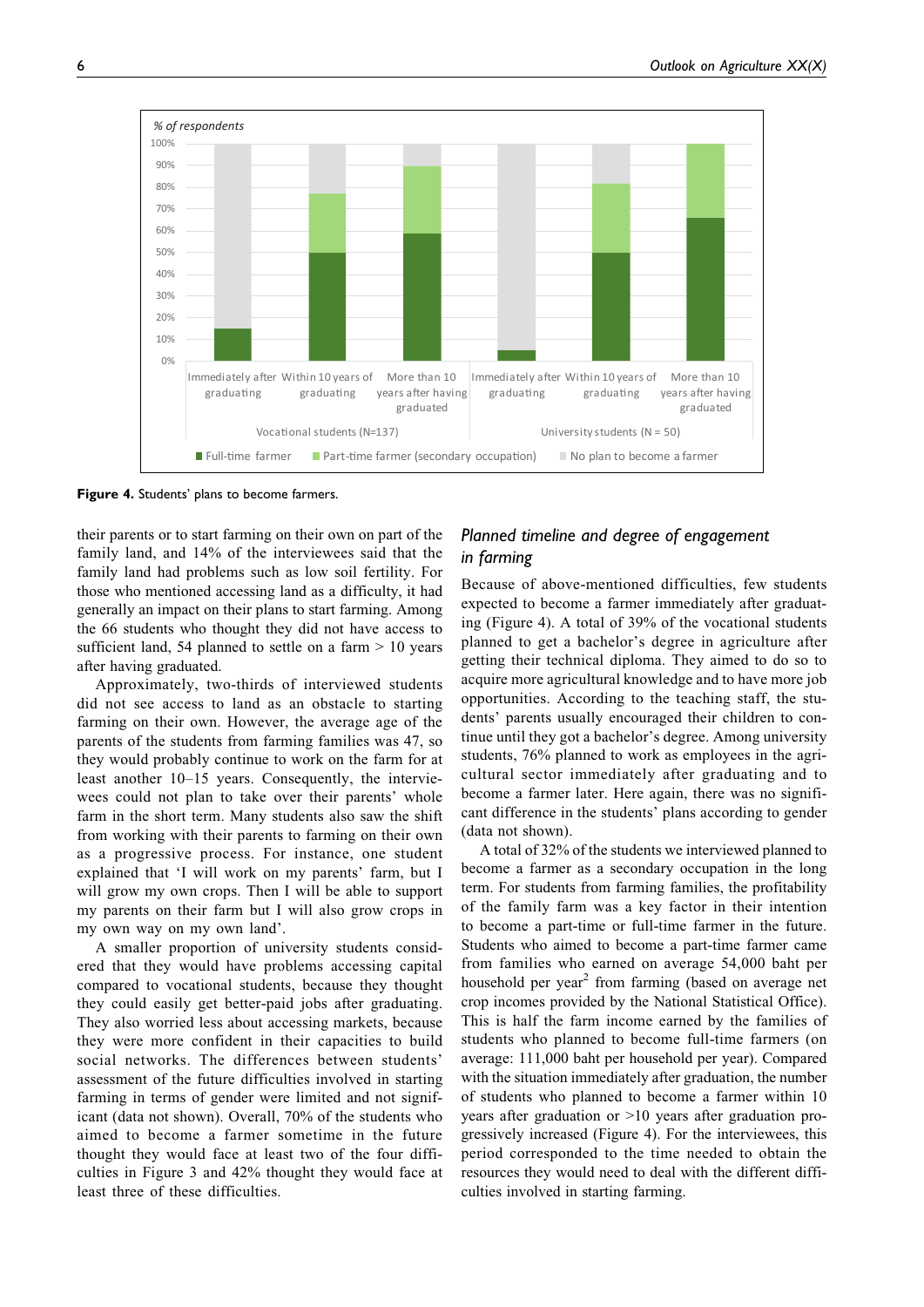In the workshops, which were held separately for vocational students and teachers, the students thought the best age to become a farmer was between 20 and 30. However, the staff of agricultural educational organizations mentioned that, shortly after graduation, the main employment opportunities were in large-scale or industrial farms. Both students and staff considered that working there would help young graduates start saving capital and gaining experience. However, there is no guarantee that this way of acquiring resources would be successful or not too long. The staff of the agricultural schools reported that many agricultural graduates did not manage to solve the abovementioned difficulties within 10 years after graduating and that these graduates eventually became farmers more than 20 years after having graduated, when they took over their parents' farms. For instance, the director of a school of agriculture said 'I have worked here for the past 33 years. Only people who studied here during the first 10 years of my tenure now own a farm. The others are still employees working to save money and obtain knowledge'. Staff members also mentioned that several graduates found jobs in sectors not related to agriculture and thus did not increase their farming experience before taking over their parents' farms.

## **Discussion**

### Influence of students' situation

Many Thai students planned to obtain support from their families (e.g. to access land). Like other studies (e.g. Bednaříková et al., 2016; Bezu and Holden, 2014; Flynn and Sumberg, 2017), the present study shows the importance of family characteristics in shaping agriculture students' intentions to farm. In the present work, this influence was particularly apparent in the way family resources (having parents who were farmers, and in that case, the income the family obtained from farming) influenced the students' plans about when to start farming and whether they would farm full-time or part-time.

Overall, there were few differences between university and vocational students. University students had a vision of agriculture that involved higher expectations than vocational students, but at the same time, they felt more confident in their ability to find the resources they needed to start farming. Moreover, the students interviewed in the present study said that they would face fewer problems becoming a farmer than the young Thai rural people interviewed by Ruiz Salvago et al. (2019). In particular, a large proportion of them were children of farmers and thought they would not have any problems accessing land.

### A (possibly too) long road ahead

The kind of farms many of the students interviewed in the present study would like to have required knowledge and capital they thought they would not be able to obtain in the short term. These students planned to progressively acquire these resources from various types of activities, so as to be able to start their kind of farm later on. This stands in

contrast with a study by Mwaura (2017), who characterized the plans of young graduates in Kenya who started farming to be able to obtain resources so as to move away from farming later. Students interviewed in the present study accepted the 'long road' to becoming a farmer, which may involve being an employee for a certain period. In contrast to the vocational students interviewed by Chea and Hui-

viewed were in no hurry to be self-employed. Many students thought they would need more than 10 years to obtain the resources they needed to start farming, and the teachers we interviewed mentioned that it took often even longer. Support policies could thus be designed to facilitate the process by which young agricultural graduates obtain the resources they need to become farmers. In Faysse et al. (2019), agriculture students and young rural people discussed possible public policies to support the installation of young farmers in Thailand. Some of these policies match the needs expressed by students interviewed in the present study.

mans (2018) in Laos and Cambodia, the students we inter-

Regarding access to knowledge, students in educational institutions did only a few internships during their studies (and students in Bor Wor Sor students mostly worked on the farms belonging to the schools of agriculture). Students could have more options to do internships, particularly on farms belonging to innovating farmers (e.g. organic farming). Policies to support access to capital could include: (1) long-term loans at reduced rates, (2) subsidies to cover some of the costs of buying a piece of land and farm equipment and to cover some of farming costs during the first years and (3) subsidies that partially cover the costs of changing parents' farms to new forms of agriculture. Finally, many young graduates would need easier access to land, including those from a farming family so that they do not have to wait for their parents to retire. This could take the form of long-duration land lease contracts with a maximum limit on the land lease price, or the provision of incentives for farmers who agree to retire and pass on their farm to young farmers (Faysse et al., 2019).

Making such support available to young agriculture graduates could have good results since the students we interviewed generally had a well-defined farm in mind and since they had, from their initial training, already started to obtain the resources required to start these farms. However, many farms of Thailand face interrelated problems concerning access to land and water, agricultural extension systems, diversification or access to markets (Kasem and Thapa, 2011; Srisopaporn et al., 2015). Thus, helping young agricultural graduates to start farming will be effective insofar as the support is part of a wider strategy for the agricultural sector and which targets family farms.

### Conclusion

Among the Thai students we interviewed who were engaged in vocational agricultural studies or taking a bachelor's degree aimed at training future farmers, the majority planned to become full-time farmers in the future. The possibility of getting support from their family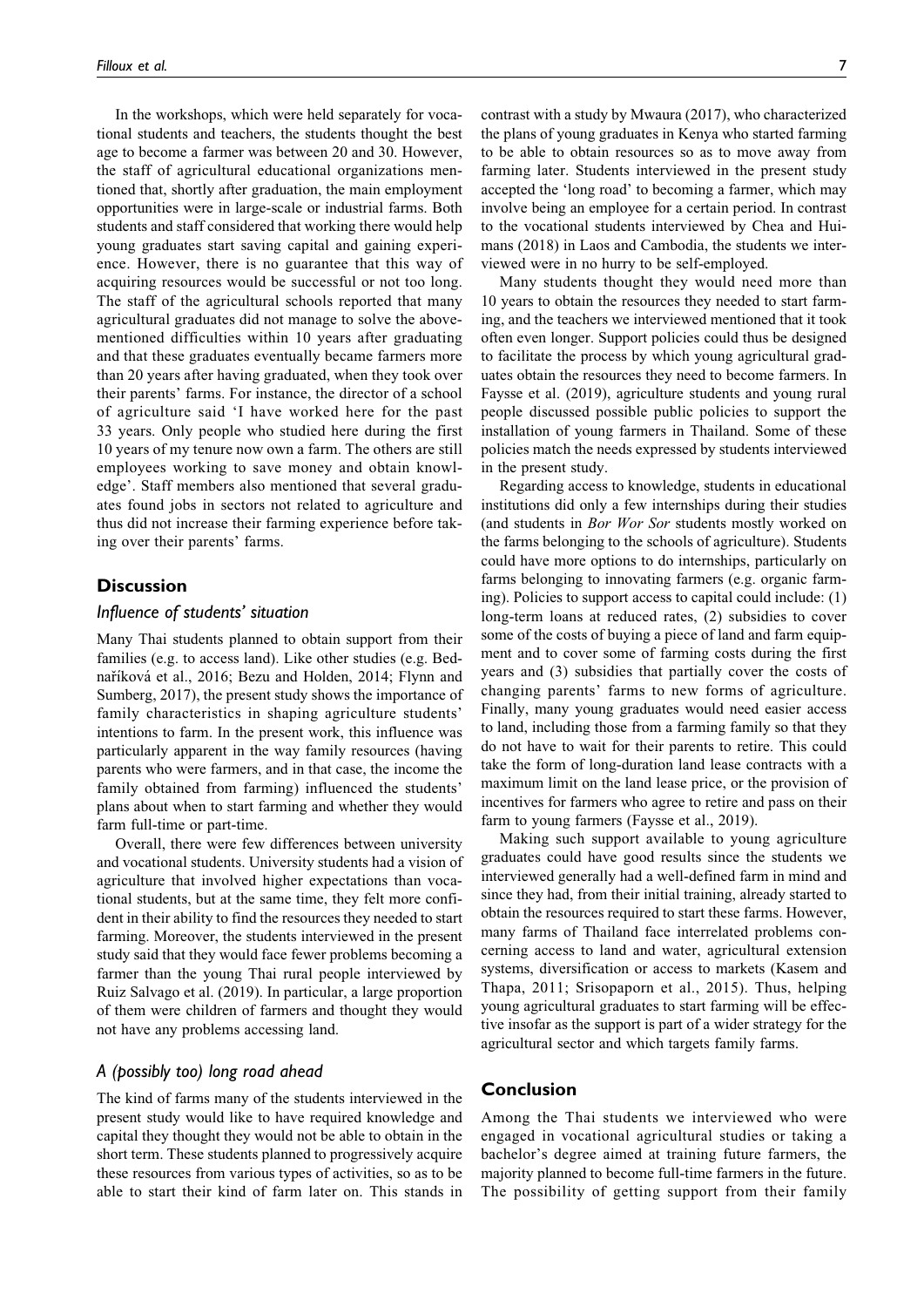influenced students' plans, and they aimed to put the family resources (in particular land) that could be made available to start their farm to the best possible use. However, for most students, family support was not sufficient to enable them to start the kind of farm they want in the near future. Therefore, they had set themselves a timeline to obtain the resources they needed to start their kind of farm that in some cases was quite long.

This study shows that, although the resources available to young people influence their willingness to farm, young people do not look on these resources as a given when planning for the future. Studies of young people's goals to become farmers have generally either analysed pragmatic plans they had drawn up based on the resources available to them at a particular moment of their life, or the kind of farm they dream to have (often formulated in such a way that obtaining such a farm is unlikely or depends on changes beyond the reach of young people). Young people also have goals that are not necessarily immediately accessible but could become so in the future. Therefore, studies of young people's ambition to farm should also aim to understand how they plan their future trajectories to obtain the resources they need to be able to reach their goals.

In Thailand, only a limited number of young people graduate in agricultural studies in institutions where becoming a farmer is one of the career options (fewer than 4000 graduates per year) and many of these students do not become farmers. In contrast, according to national agricultural censuses, the number of farm owners aged less than 35 decreased by an average of 44,000 per year between 2003 and 2013. Supporting agriculture graduates to become farmers will therefore probably not be sufficient to slow the ageing of the farmers' population in Thailand. However, thanks to their farming skills, their interest in becoming farmers in the future and their proactive attitude, these young people may become fully fledged partners in identifying and testing innovative farm models able to provide sustainable livelihoods to a new generation of farmers and in identifying and testing policies that could be set up to support them in starting such farms.

In newly industrialized countries of Asia, to date, there is no clear sign that land is becoming more easily available for new generations of farmers. Changes in farming systems will be needed so that these new generations of farmers can earn enough from medium-sized farms, so they consider farming as a worthwhile component of their livelihoods, be it full-time or part-time. Thus, also in these countries, agriculture students could become promising partners in identifying and testing new family farm models.

### Acknowledgements

We thank the directors of the schools of agriculture and technology of Chachoengsao, Roi Et, and Sa Kaew Provinces and the dean of the Faculty of Natural Resources and Agro-Industry of Kasetsart University for their support. We thank the interviewed staff of the Vocational Education Commission. The paper benefitted from suggestions from Jim Sumberg.

#### Declaration of conflicting interests

The author(s) declared no potential conflicts of interest with respect to the research, authorship, and/or publication of this article.

### Funding

The authors disclosed receipt of the following financial support for the research, authorship, and/or publication of this article: This work was supported by the Agence Nationale de la Recherche (French National Agency for Research) as part of the DOUBT project.

### ORCID iD

Titouan Filloux  $\bullet$  <https://orcid.org/0000-0002-3577-7368> Nicolas Faysse <https://orcid.org/0000-0002-5683-8473>

#### Notes

- 1 After discussion of the preliminary analyses of the survey, students were invited to assess possible policies to support young people starting farming (see Faysse et al., 2019).
- 2 In February 2019, 1 USD =  $31.3$  Thai baht.

### **References**

- Bednaříková Z, Bavorová M and Ponkina EV (2016) Migration motivation of agriculturally educated rural youth: the case of Russian Siberia. Journal of Rural Studies 45: 99–111.
- Bezu S and Holden S (2014) Are rural youth in Ethiopia abandoning agriculture? World Development 64: 259–272.
- Chea L and Huijsmans R (2018) Rural youth and urban-based vocational training: gender, space and aspiring to 'become someone'. Children's Geographies 16(1): 39-52.
- de Rooij S, Huifang W and van der Ploeg JD (2016) The young and the rural. In: van der Ploeg JD and Ye J (eds), China's Peasant Agriculture and Rural Society. London, UK: Routledge, pp. 186–208.
- Dhakre DS (2016) Aspiration of agriculture students towards agriculture enterprise in West Bengal: a case study. Indian Research Journal of Extension Education 14(1): 64–67.
- Faysse N, Phiboon K and Filloux T (2019) Public policy to support young farmers in Thailand. Outlook on Agriculture. DOI: 10.1177/0030727019880187.
- Flynn J and Sumberg J (2017) Youth savings groups in Africa: they're a family affair. Enterprise Development and Microfinance 28(3): 147–161.
- Jha S (2008) Young asians: a squandered talent. In: Asian Development Outlook 2008: Workers in Asia. Hong Kong: Asian Development Bank, pp. 39–59.
- Ji Y, Hu X, Zhu J, et al. (2017) Demographic change and its impact on farmers' field production decisions. China Economic Review 43: 64–71.
- Kaewanan W (2016) Occupational health of Thai older farmers. PhD Thesis, University of Sheffield, UK.
- Kasem S and Thapa GB (2011) Crop diversification in Thailand: status, determinants, and effects on income and use of inputs. Land Use Policy 28(3): 618–628.
- Leavy J and Hossain N (2014) Who wants to farm? Youth aspirations, opportunities and rising food prices. IDS Working Papers 439: 1–44.
- Leavy J and Smith S (2010) Future farmers: youth aspirations, expectations and life choices. Future Agricultures Discussion Paper 13: 1–15.